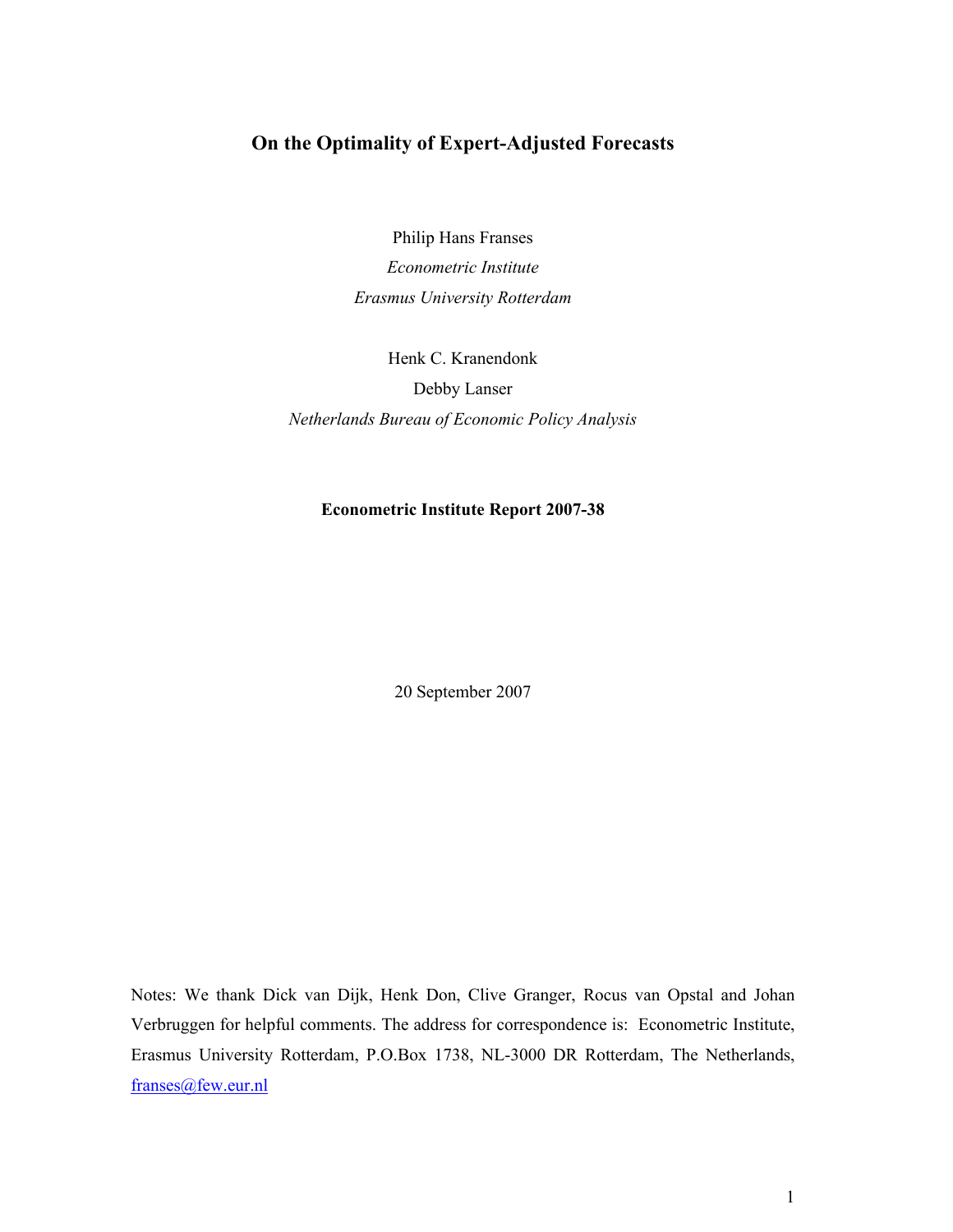### **Abstract**

Official forecasts of international institutions are never purely model-based. The preliminary results of models are adjusted with expert opinions. What is the impact of these adjustments for the forecasts? Are they necessary to get 'optimal' forecasts? When model-based forecasts are adjusted by experts, the loss function of these forecasts is not a mean squared error loss function. In fact, the overall loss function is unknown. To examine the quality of these forecasts, one can rely on the tests for forecast optimality under unknown loss function as developed in Patton and Timmermann (2007). We apply one of these tests to ten variables for which we have model-based forecasts and expert-adjusted forecasts, all generated by the Netherlands Bureau for Economic Policy Analysis (CPB). We find that for almost all variables the added expertise yields better forecasts in terms of fit. In terms of optimality the effect of adjustments for the forecasts are limited, because for most variables the assumption that the forecast are not optimal can be rejected for both the model-based and the expertadjusted forecasts.

Key words: Expert-Adjusted Forecasts, Optimality JEL code: C53, E17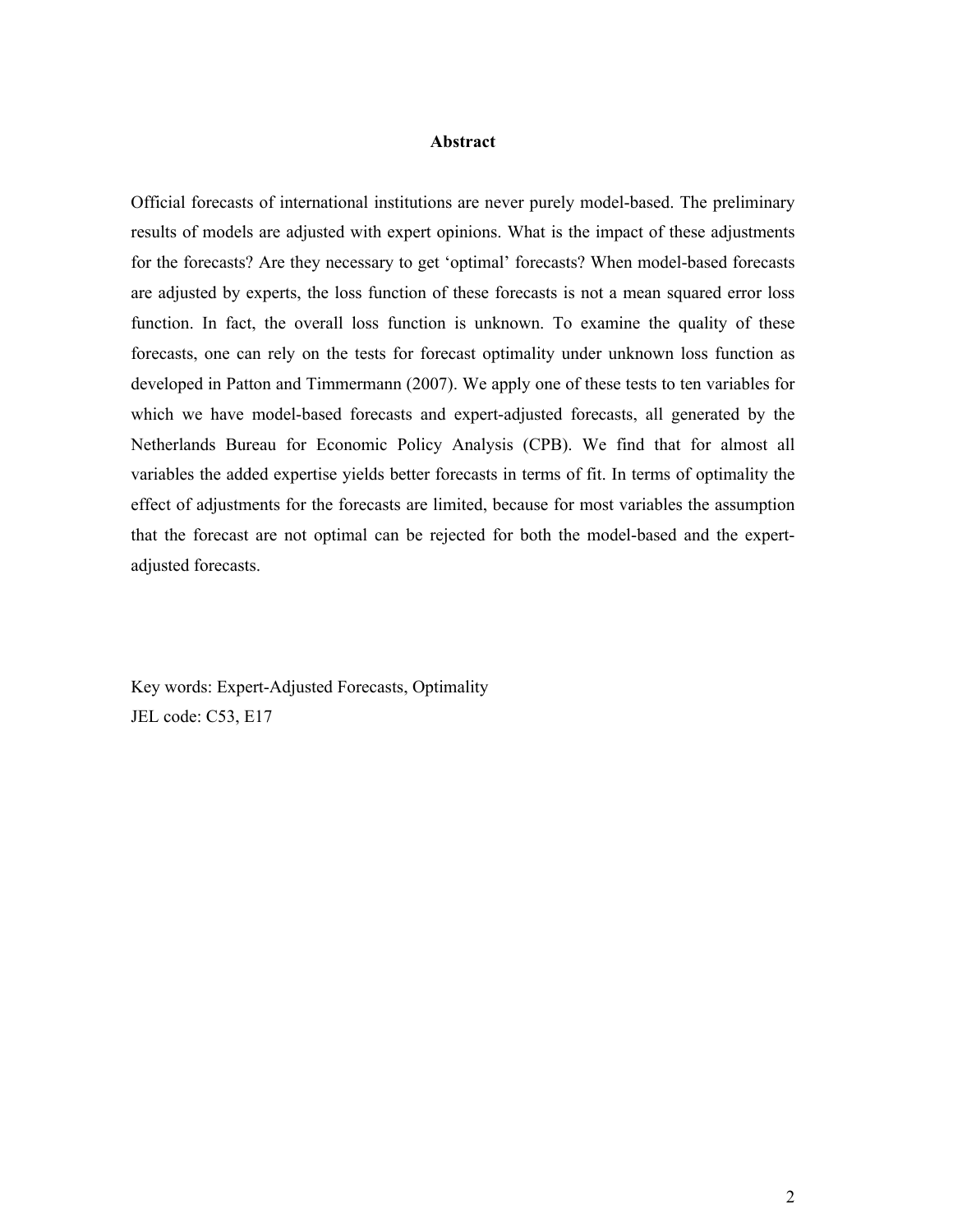#### **Introduction**  $1<sub>1</sub>$

There is substantial literature on expert-adjusted forecasts, see for example Clements (1995) and the references cited therein. Such forecasts imply that experts change the result of the original preliminary model-based forecast. There are many reasons why an expert may wish to change such a forecast, see Clements and Hendry (1998, Chapter 8). For instance, they adjust to obviate known shortcomings in the economic model or to mimic the effects of economic events outside the model. Expert adjustment implies that while the model-based forecasts could have been obtained under mean-squared error loss<sup>1</sup>, the expert-adjusted forecasts are obtained under an unknown loss function. In the present paper we address the issue of examining the quality of such expert-adjusted forecasts.

The forecasts under scrutiny are those created by the Netherlands Bureau for Economic Policy Analysis (CPB) for ten variables for the period 1997-2006. We were able to re-run the original models that delivered the model-based forecasts<sup>2</sup>. These re-runs were possible by using a unique notebook kept at the CPB which documents all adjustments made between the initial model-based forecasts and final publication. The models were used four times a year to generate forecasts up to the next full year.

In this paper we evaluate the quality of a forecast not only by statistics of the forecast errors but also by means of its optimality. A forecast is considered optimal when given all information available at the time of forecasting and including the preferences of the forecaster, the forecaster provides the best possible estimate. For that purpose, the forecaster is regarded as a decision-maker who minimizes a loss function penalizing the disutility associated with deviations between future realizations and the forecast. In case of both the CPB model-based and expert-adjusted forecasts this loss function is unknown.

To test the null hypothesis of optimality of forecasts under unknown loss functions, we use a test proposed in Patton and Timmermann (2007). When a mean squared error loss function can be assumed, one can rely on the test procedures outlined in Nordhaus (1987), Diebold, Gunther and Tay (1998) and Christoffersen (1998), but when the loss function is

<sup>&</sup>lt;sup>1</sup> As will be discussed below, large-scale macroeconomic model-based forecasts are typically not based on mean-squared error loss. This is due to the fact that these models may contain many equations, and this does not allow for least-squares based estimation of all parameters. Indeed, some parameters are simply fixed at levels which the experts deem reasonable. So, the sequel of this paper also concerns the evaluation of large-scale macroeconomic model-based forecasts themselves.

<sup>&</sup>lt;sup>2</sup> It is perhaps of interest here to note that this re-running of the models actually amounted to most of the empirical work done for this paper.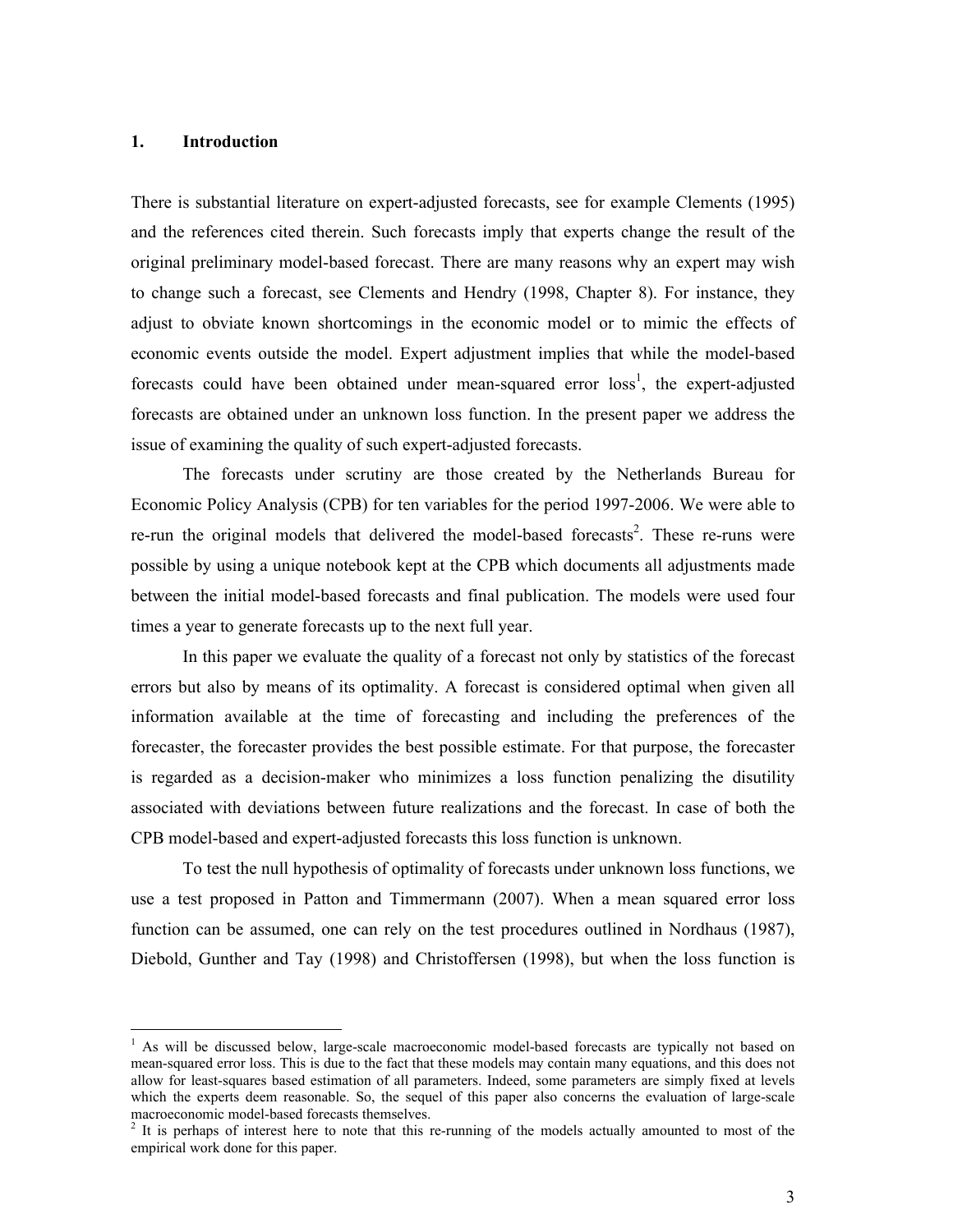unknown, other procedures are required. Patton and Timmermann (2007) recommend the use of the test proposed in Engle (1982).

The outline of our paper is as follows. In Section 2 we discuss reasons for intervening in the model outcomes and we illustrate the quantitative impact of adjustments. In Section 3 we outline our methodology and we present the empirical results of the optimality tests. In Section 4 we give the main conclusions.

#### $2.$ **Adjusting model-based forecasts**

A recent study of Lanser (2006) analyses the importance of four sources of uncertainty when making forecasts with a large macro-economic model. These sources concern uncertainty in preliminary data, in exogenous data, in model parameters and in residuals. Model users should be aware of these uncertainties and use their models with a critical mind.

In the current paper, we investigate a fifth source of uncertainty, that is, uncertainty in add factors or autonomous terms. Don and Verbruggen (2006) instructively refer to this source, by stating "When using models, it is critical to bear in mind the limitations and weaknesses of the models, in order to prevent misleading outcomes. This implies that a model may have to be adjusted as necessary for the analysis in question, with messy compromises from the economic theoretical and econometric perspectives often unavoidable". This can lead to changes in the model itself or in the way the model is used. We quote again: "There are two ways of taking account of observed imperfections when using models: interfering with the model' structure or adding autonomous terms or 'add factors".

An add factor can be applied for several reasons. A first example is when actual time series data not fit well with the estimated behavioural equation, for example because of revisions of the national accounts. Awaiting re-estimation of this equation, a systematic residual for recent years should be extrapolated to the future. A second possibility is to incorporate specific knowledge for the near future about contracts or plans into the model. A third reason can be to adjust for a specific period the effect of economic behaviour of households or firms because of sudden shocks in confidence or announced changes of taxrates.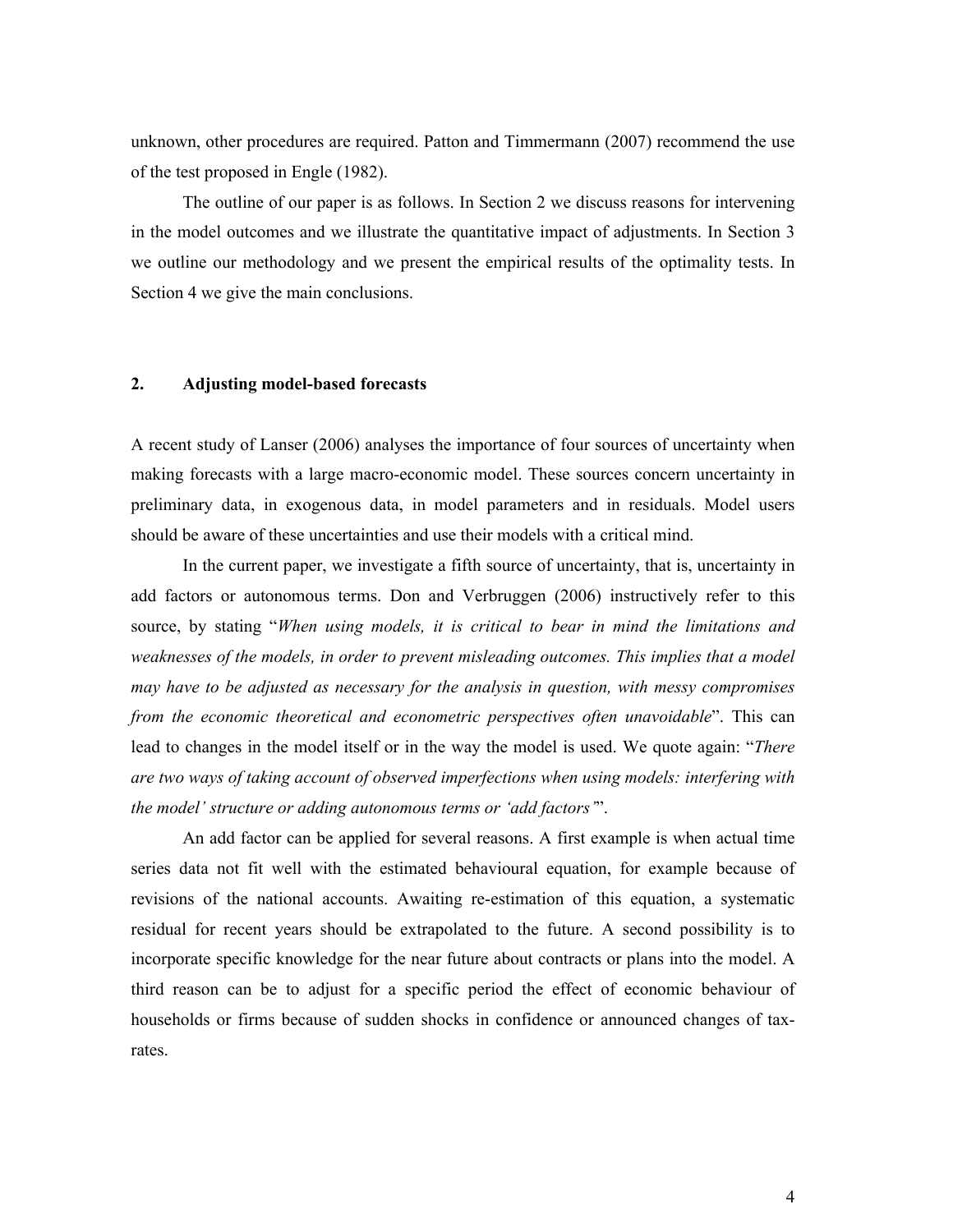In this paper we investigate the add factors applied to forecasts computed with the CPB-models applied in the last ten years, FKSEC, SAFE and SAFFIER.<sup>3</sup> These models contain more than two thousand equations. However, the core of the model, concerning the behaviour of households and firms, consists of only around thirty estimated or calibrated equations. Each of these behavioural equations contains an add factor which can be used by the forecaster to adjust the outcome of the equation. By far most other equations concern identities or detailed descriptions of Dutch institutional relations.

CPB is able to re-run all published forecasts since spring 1996 with the models and databases corresponding to these publications. These databases include all relevant information on add factors. Since 1999 CPB keeps a detailed logbook of these add factors for the most important behavioural equations with information on the reasons, and the quantitative effect, for the adjustments.

## Insert Table 1 around here

Table 1 provides the list of the investigated equations, which concern the most relevant demand components of GDP, both in volumes and prices, the wage rate and the demand for labour. For eight equations the average value of the add factor is close to zero, meaning that over the considered ten-year period both positive and negative adjustments have occurred about equally. For three variables, which are Re-exports (volume), Imports investment goods (volume) and Imports consumption goods (volume) the average adjustment differs 0.5% point or more from zero. Note that although the average adjustment for most variables is close to zero, this can be the average of rather large-sized add factors, as the standard deviations in Table 1 show.

#### $2.1$ Properties of expert adjustment

With its model, the Netherlands Bureau of Economic Policy Analysis (CPB) creates forecasts for several macroeconomic variables. Of these, we analyze a subset of ten important ones. We focus on forecasts for the next full year. These forecasts are published four times a year (March, June, September and December) indexed by quarters. The relevant variables are GDP (volume), Exports of goods (volume), Imports of goods (volume), Private consumption

<sup>&</sup>lt;sup>3</sup> FKSEC was used at the CPB in the nineties, afterwards SAFE was in use up to 2004. Since late 2004 SAFFIER is the model for short-term and medium-term forecasts. See CPB(1992), CPB(2003) and CPB(2007).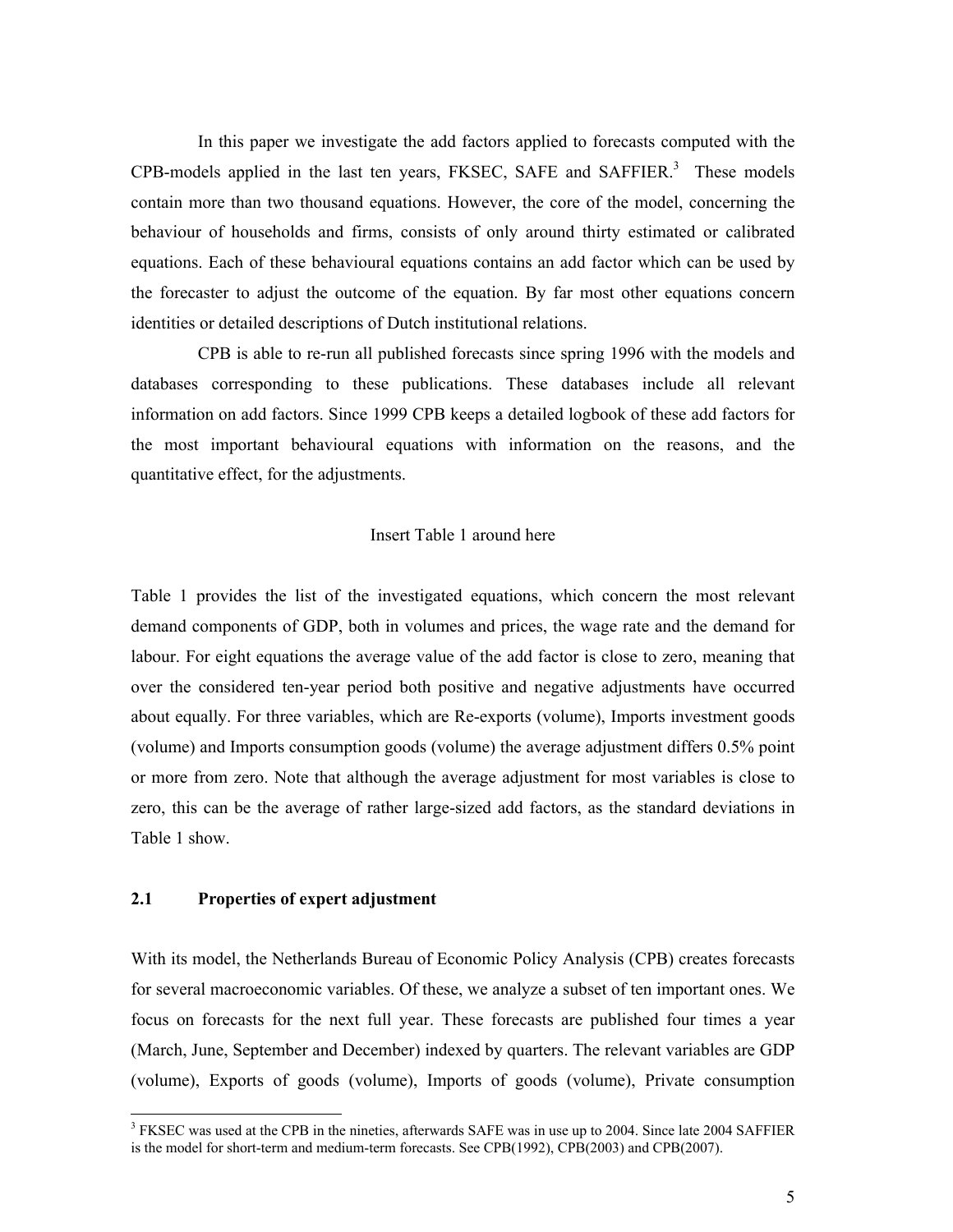(volume), Business investment (volume), Employment business sector, GDP (price), Contractual wages market sector, CPI, and Exports of goods (price).

Additional to the expert-adjusted forecasts, we need the model-based forecasts to see if adjustment leads to improvement. These forecasts are obtained by rerunning the original models with an alternative set of inputs. We reproduced the forecasts based only on the model and data available at that specific time t and neglecting expert opinion for the year t+1. In sum, we consider the quarterly forecasts for the years 1997 until 2006, published in the year before, providing ten forecast errors per forecast origin (the quarter) and per variable.

## Insert Table 2 around here

For each of the variables, the effects of the expert adjustments are presented in Table 2. The size of the average adjustment for most variables is small, with exceptions for Investment (volume) and Contractual wages. The average effect on GDP growth is only 0.2% point. Higher growth rates for Consumption and Investment are almost compensated by lower growth rates for exports. These macro effects coincide only partly with the add factors in the behavioural equations of these variables. This is most relevant for Contractual wages. Endogenous effects of the add factors lead on average to more productivity, higher wages and export prices and lower export volumes.

#### $2.2$ **Effect of adjustment for forecast accuracy**

What is the effect of expert adjustment on forecast accuracy? That depends not only on the forecasts but also on the 'realisation'. For this paper we apply the preliminary yearly figures published in the national accounts of Statistics Netherlands. Those figures are available when preparing the forecasts and are relevant for the optimality criterion to be defined below.

Table 3 gives two statistical criteria, that is the mean forecast error and the root mean square of the forecast error (RMSFE) for the model-based (M) and the expert-adjusted (A) forecasts. For eight of ten variables the mean error is equal or closer to zero. For nine out of ten variables the RMSFE's are equal of smaller for the adjusted forecasts than for the model-based forecasts. Hence, generally it seems that expert adjustment matters, and in fact in a positive sense.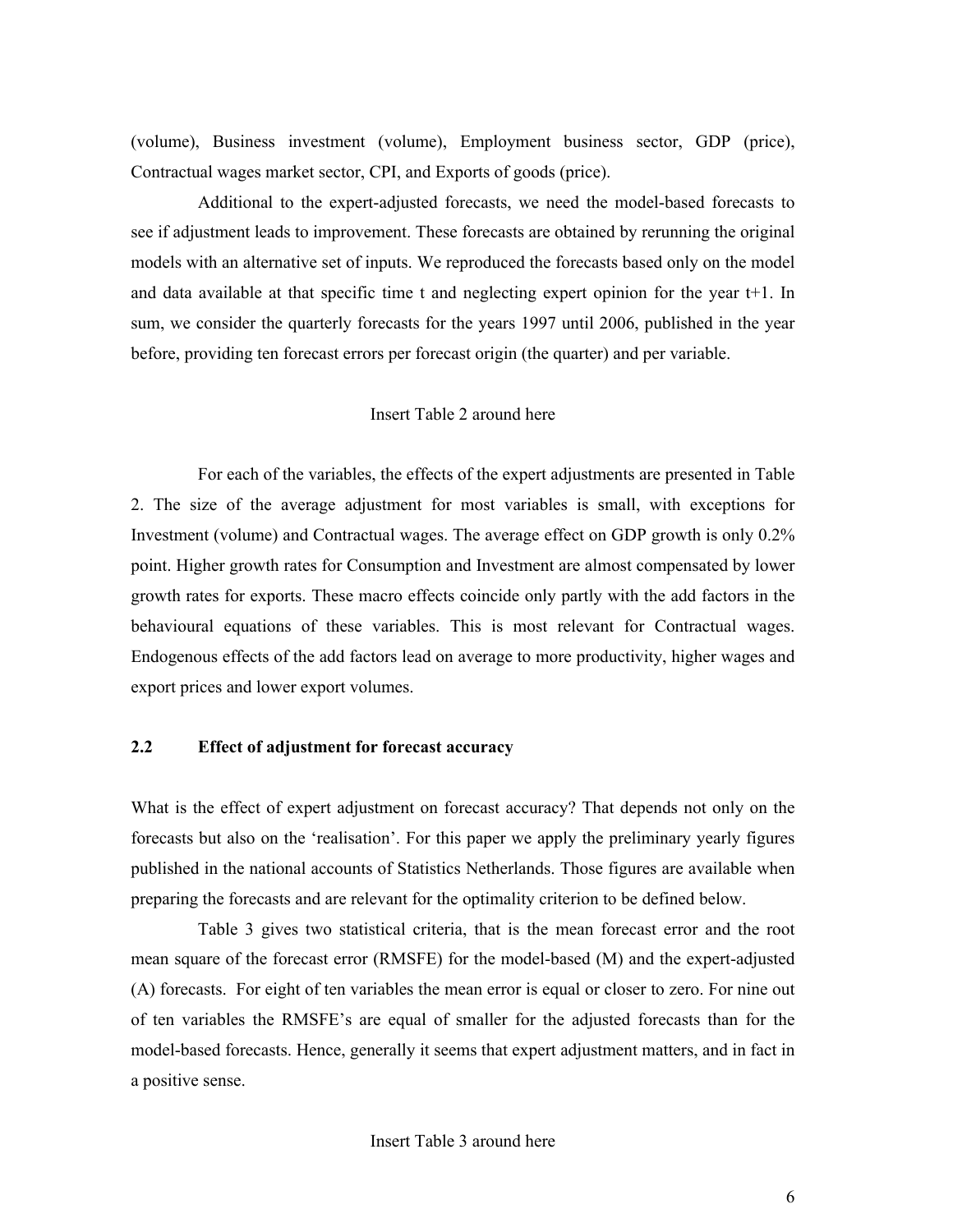The effects of the adjustments are however small with three noticeable exceptions, that is, GDP (price), Contractual wages and CPI. For these variables the forecast errors for the expert-adjusted forecasts are much smaller than for the model-based forecast. In other words, the experts adequately adjusted the model. On the other hand, the adjustments in the investment equation worsened the quality of the forecast for investment and thereby to a lesser extent the forecasts of other variables like GDP growth.

What remains though is that so far we have compared forecast errors without taking the loss function into account. As we already indicated, for both the model-based and for the expert-adjusted forecasts, this loss function is unlikely to be known. So, a better way to see if expert adjustment matters is to see if such adjustments makes model-based forecasts closer to optimal or not.

#### **Optimality** 3.

In the present paper we use the information provided by the Netherlands Bureau of Economic Policy Analysis. They concern the forecasts for ten variables up to the next full year as given in their quarterly reports.

#### $3.1$ Methodology

For the sake of clarity, we introduce some notation. Let us denote forecast errors that correspond with the officially released forecasts as  $\varepsilon_{A,i,q,t}$ , where A denotes "expert-adjusted", where *i* denotes variable *i*, where *i* runs from 1 to 10, where *q* is 1, 2, 3, 4 and where *t* denotes years, here 1997 to 2006 Hence, these forecast errors concern the published forecasts after applying expert adjustment.

For these years we were able to re-run the CPB's macroeconomic model-versions used for those forecasts, to compute the forecast errors for the same ten variables but then purely based on the model, that is, the forecast errors found without expert adjustment. Let us denote these forecasts errors as  $\varepsilon_{M,i,q,t}$ , where M denotes "model".

We evaluate the quality of both our model-based and expert-adjusted forecasts by a test of their optimality. A forecast is considered optimal when given all information available at the time of forecasting and including the preferences of the forecaster, the forecaster provides the best possible estimate. For that purpose, the forecaster is regarded as a decision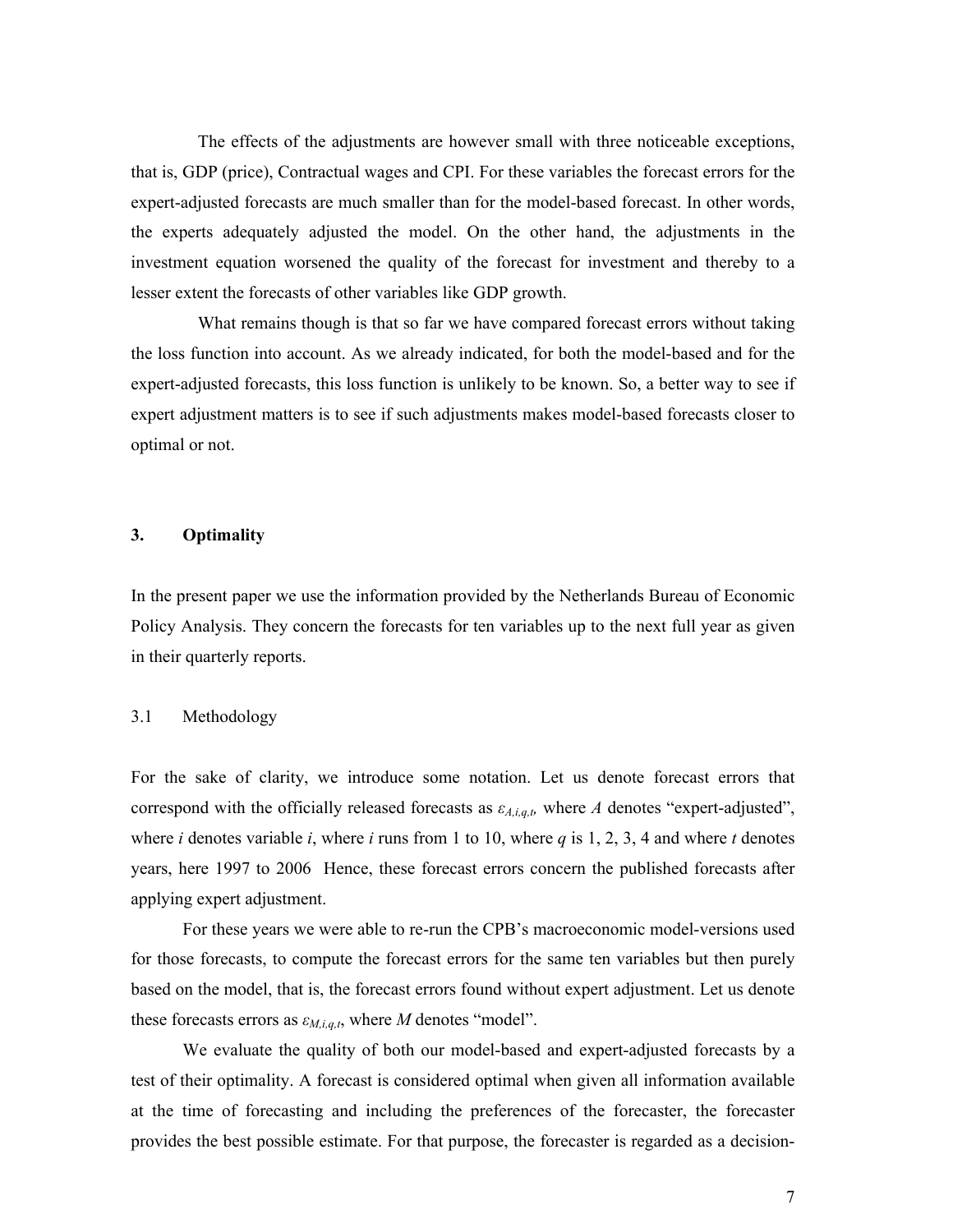maker who minimizes a loss function penalizing the disutility associated with deviations between future realizations and the forecast.

For forecasts errors produced under mean-squared error loss, we can use the familiar tests for optimality. If the parameters have been estimated using a mean-squared error loss function, the forecasts based on the conditional mean are optimal in a mean-squared error sense. In case of the considered macroeconomic model this holds true only partly. The model contains more than two thousand equations and variables, assigned to various blocks, and this seriously limits the feasibility of least squares estimation. About twenty equations are behavioural equations with parameters found by estimation. Some of their parameters are fixed by modellers based on extensive domain knowledge. In addition, past forecast errors are used to change these values if needed. So, basically, the model-based forecasts are not constructed using a mean-squared error loss function for all variables, and also here the loss function is unknown.

To evaluate the quality of the forecast errors, in this case both for model-based and expert-adjusted forecasts, we thus need to rely on the methodology recently proposed by Patton and Timmermann (2007). They have shown that under some weak assumptions on the data generating process (DGP) of the forecast realisations an analysis of forecast optimality is still possible.

Following Patton and Timmermann (2007), we consider the class of data generating processes (DGP's) for which the conditional mean may contain a dynamic component, that is, the expected value of the realisation depends on time and its higher order (un)conditional moments do not. Under the assumption of an error-based loss function and this restriction on the DGP they obtain that optimal forecast errors are serially uncorrelated for lags greater than or equal to the forecast horizon and that the variance of the minimal forecast error increases with this horizon.

The optimality property can be tested for by means of an ARCH test as proposed in Engle (1982). First, we need to determine the forecast horizon. The forecast for year t is prepared in year t-1. At that time information on the current year is only partly available and this information is rather preliminary. Therefore we assume that the forecast for year t is made on all information available at t-2. This information is published in the national accounts as 'preliminary' data, which is revised twice afterwards.

In our notation, the ARCH test then concerns testing the significance of  $\rho_{2,M,i,q}$  and of  $\rho_{2,A,i,q}$  in the equations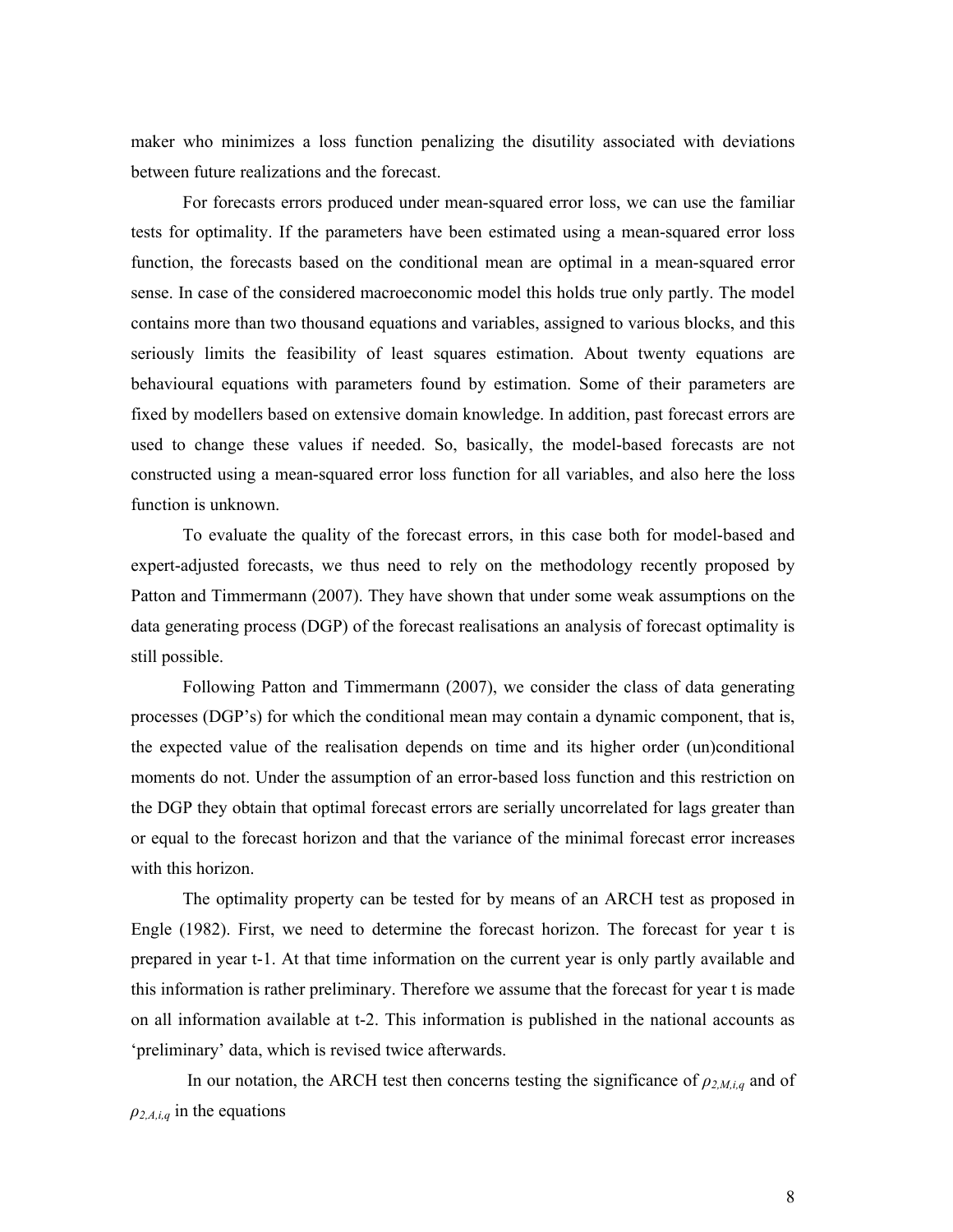$$
\varepsilon_{M,i,q,t}^{2} = \mu_{M,i,q} + \rho_{2,M,i,q} \varepsilon_{M,i,q,t-2}^{2} + \nu_{t}
$$
\n
$$
\varepsilon_{A,i,q,t}^{2} = \mu_{A,i,q} + \rho_{2,A,i,q} \varepsilon_{A,i,q,t-2}^{2} + \eta_{t}
$$
\n(1)

for the model-based and expert-adjusted forecast errors, respectively. To apply this test a time series should be serially uncorrelated for lags two and higher. This can be checked by a simple  $AR(2)$  test.

These tests can only be run for the ten forecast errors for each of the variables, and this may limit the power of these tests. To increase this power, we also perform the same tests in panel version, where we assume the  $\rho$  parameters to be equal across the quarters (that is,  $\rho_{2,M,i,q} = \rho_{2,M,i}$  and  $\rho_{2,A,i,q} = \rho_{2,A,i}$ .

When a model-based forecast is found a not optimal, this would imply that parameters might have been set at the wrong values. When an expert-adjusted forecast is not optimal, this could mean that an expert adds too much perhaps for too long a period.

#### $3.2$ Results of the optimality test

As the test for second-order ARCH requires two observations as a starting value, each test regression can only be run for eight effective data points<sup>4</sup>. This is not much, and hence we investigate additional a way of pooling, which seem sensible given the nature of the forecasting approach. We pool across the forecast origins, which means that we create a fourequation model, and we assume that the parameter for lagged squared forecast errors is the same across the horizons. We adopt a significance level of 10%.

### Insert Table 4 around here

The results of the tests for each of the ten variables are given in Table 4. We indicate with an "A" the forecast errors obtained from using expert-adjusted forecasts and with an "M" those from the model-based forecasts. The columns with the header "Forecast made in quarter  $1, 2, 3$  and 4" concern the p-values of test regressions as in  $(1)$ , and hence each time concern eight effective observations.

For eight of the ten variables we see that for both A and M, the forecasts for the quarterly forecasts the test statistics are insignificant, so we can conclude that for these

<sup>&</sup>lt;sup>4</sup> It is allowed to apply the ARCH test because the tests on serial correlation of order higher than 2 indicate that there is no such correlation, and this holds for all the variables and quarterly publications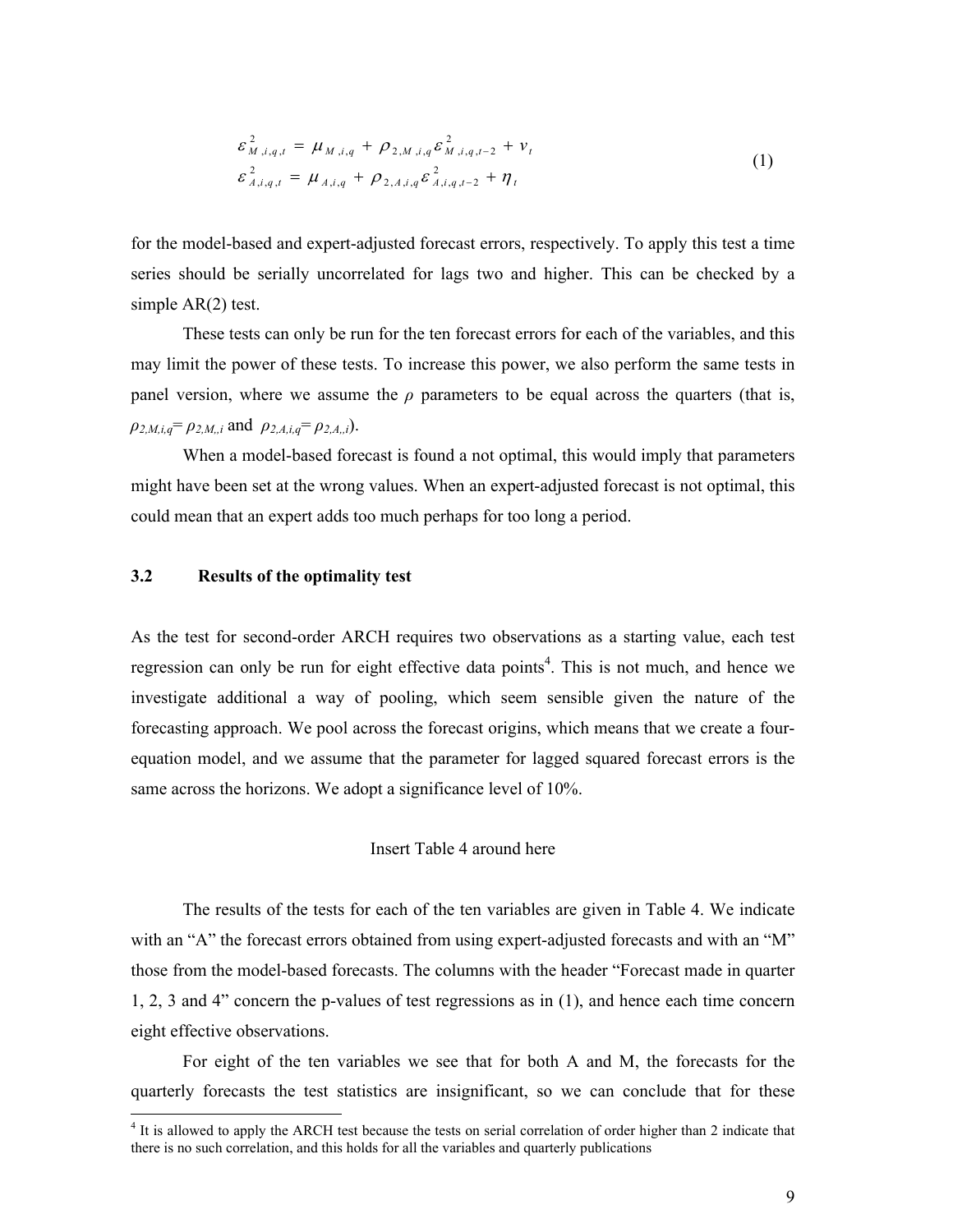variables the forecasts are optimal in the sense that the null hypothesis of optimality is not rejected. For two variables (Employment and Contractual wages) the P-value in specific situations is lower then the critical value of 0.10. In two situations this relates to the modelbased forecasts and in two situations to expert-adjusted.

As said, these results may be deflated by the small sample size and therefore we estimate the parameters in a four-equation panel model (concerning all four forecast origins) using OLS, while restricting the focal test parameters to be equal across equations. The related P-values appear in the last column of Table 4. Now we see that expert adjustment is beneficial to Consumption (volume) as the not optimal model-based forecast is made optimal by the expert. When we match this with the result for this variable in Table 3, we see that here the experts do a very good job.

In contrast, for Employment and GDP (price) we see that the model-based forecasts are made not optimal by the expert. Interestingly, Table 3 shows that expert adjustment is beneficial in terms of fit. This suggests that even further refinement of what the experts do could lead to even more accurate final forecasts.

#### 4. Conclusion

This paper has proposed and applied a simple methodology to evaluate the quality of largescale macroeconomic model-based forecasts and expert-adjusted forecasts. It is quite unlikely that both sets of forecasts are generated under a mean squared error loss function, and hence a straightforward comparison of root mean squared forecast errors is not exclusively informative. We followed the recommendations of Patton and Timmermann (2007) and used single-equation and pooled tests for ARCH effects in the forecast errors. Our illustration concerned the quarterly forecasts made by the Netherlands Bureau for Economic Policy Analysis, for which we were able to re-run the original models and also for which we had information on how the experts of that Bureau adjusted the model-based forecasts.

Our unique data set, joint with the simple statistical tests, is informative at least in two ways. We see that for some variables the added value of the experts is very substantial because their intervention reduces forecast errors. However for most variables expert adjustment makes almost no difference. Secondly our research suggests that the model-based forecasts are already rather good, in the sense that all the relevant information is probably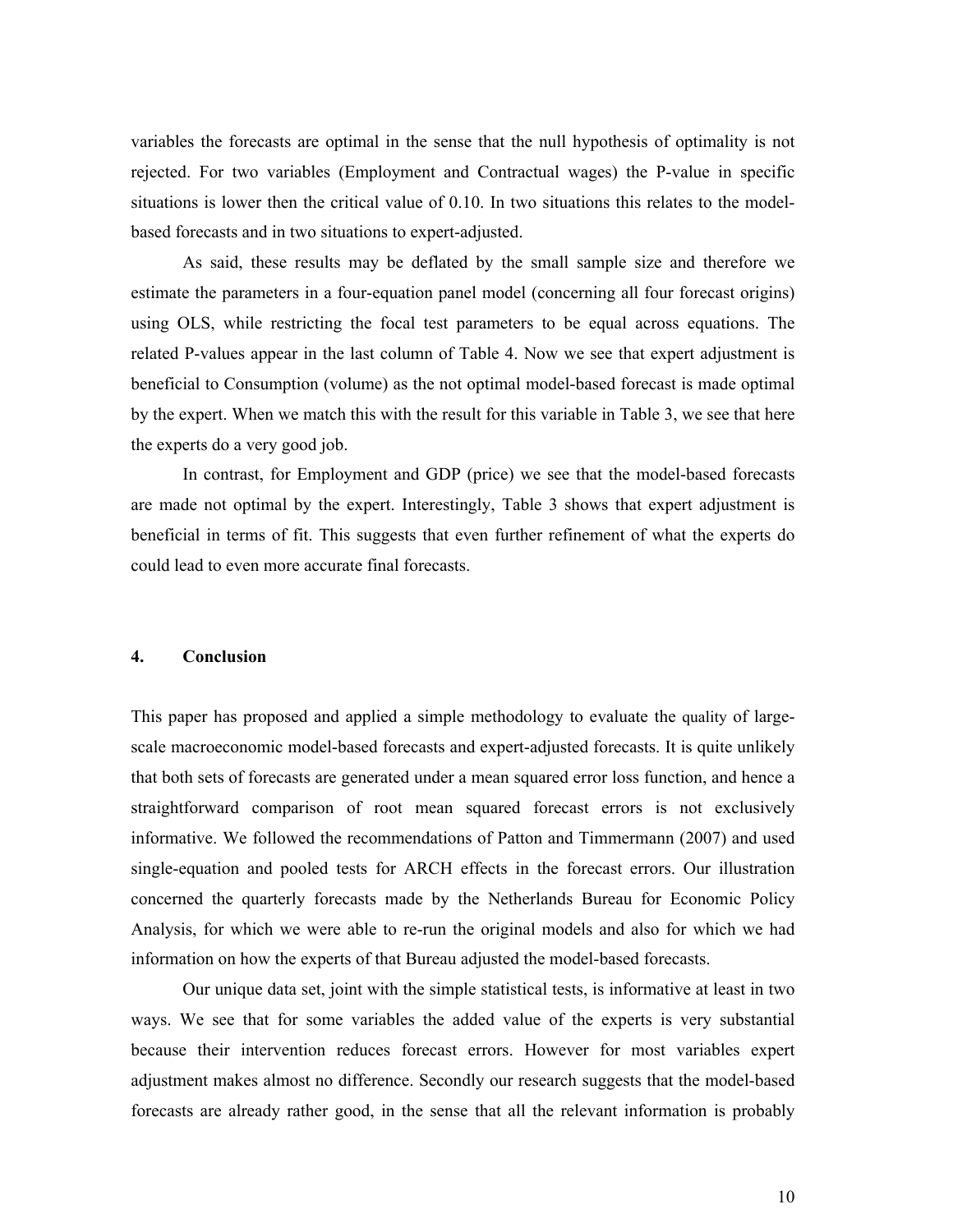included in the forecast. At least, the opposite can not be proven from the available dataset. For a few variables we see challenges for further improving the model or the add factors.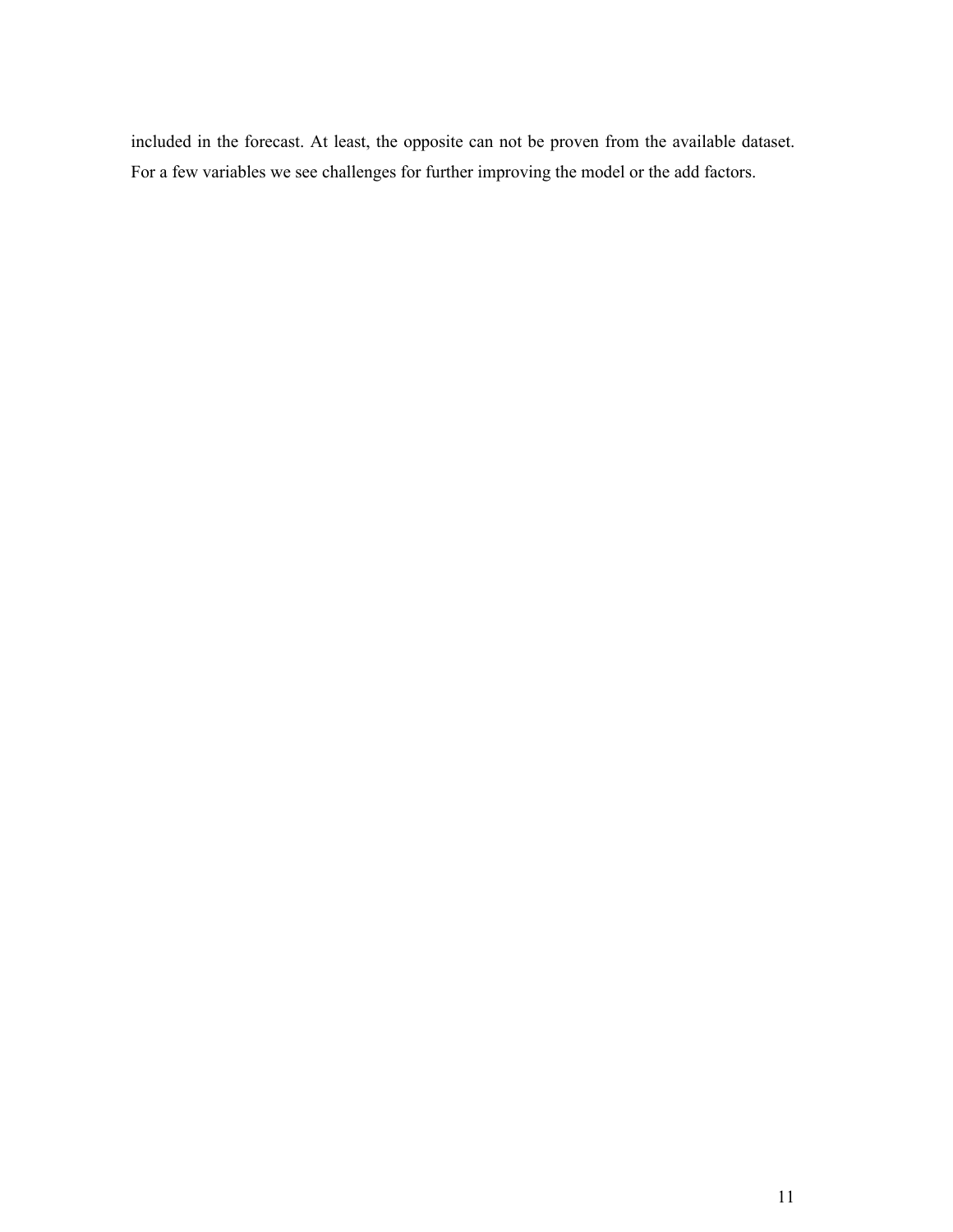| Variable                                         | The adjustment (add factor) |            |  |  |
|--------------------------------------------------|-----------------------------|------------|--|--|
|                                                  | Mean                        | Stand.dev. |  |  |
|                                                  |                             |            |  |  |
|                                                  |                             |            |  |  |
|                                                  |                             |            |  |  |
| Exports domestically manufactured goods (volume) | 0.0                         | 1.2        |  |  |
| Reexports (volume)                               | 1.1                         | 2.5        |  |  |
| Imports intermediate goods (volume)              | $-0.1$                      | 0.9        |  |  |
| Imports investment goods (volume)                | $-1.3$                      | 1.8        |  |  |
| Imports consumption goods (volume)               | $-1.3$                      | 1.2        |  |  |
| Consumption (volume)                             | 0.2                         | 0.5        |  |  |
| Investment (volume)                              | 0.4                         | 4.2        |  |  |
| Employment market sector                         | 0.1                         | 0.7        |  |  |
| Contractual wages                                | 0.3                         | 0.7        |  |  |
| <b>CPI</b>                                       | 0.4                         | 0.6        |  |  |
| Exports (price)                                  | $-0.1$                      | 0.3        |  |  |

# Table 1: Mean and standard deviation of the adjustment by experts to the autonomous variables in the macro model, 1997-2006 (in percentages)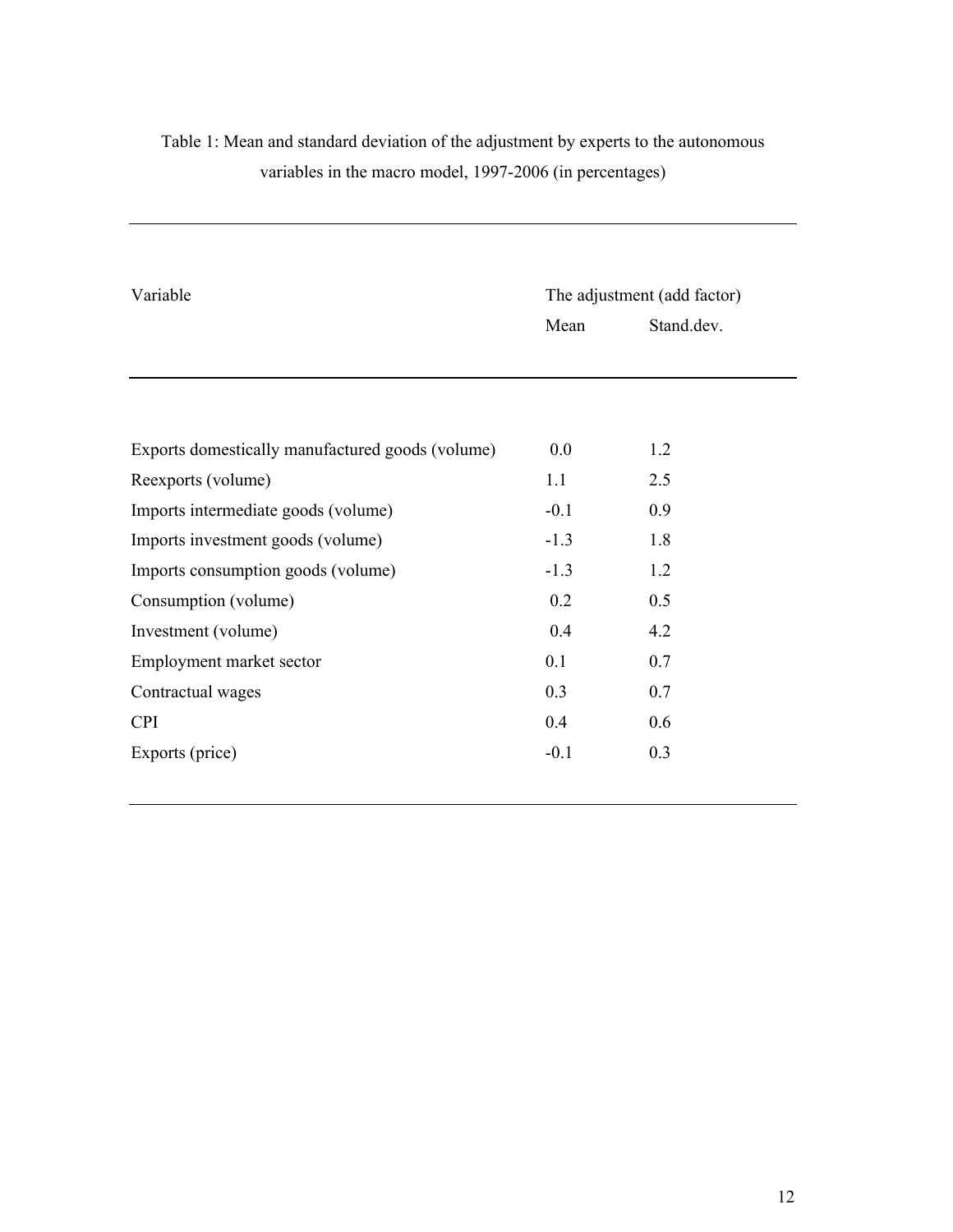| Variable             | The adjustment |            |  |  |
|----------------------|----------------|------------|--|--|
|                      | Mean           | Stand.dev. |  |  |
|                      |                |            |  |  |
| GDP (volume)         | 0.2            | 0.5        |  |  |
| Exports (volume)     | $-0.3$         | 0.8        |  |  |
| Imports (volume)     | $-0.2$         | 0.5        |  |  |
| Consumption (volume) | 0.2            | 0.7        |  |  |
| Investment (volume)  | 1.2            | 2.7        |  |  |
| Employment           | 0.0            | 0.6        |  |  |
| GDP (price)          | 0.5            | 0.7        |  |  |
| Contractual wages    | 0.9            | 1.1        |  |  |
| <b>CPI</b>           | 0.4            | 0.7        |  |  |
| Exports (price)      | 0.1            | 0.3        |  |  |
|                      |                |            |  |  |

# Table 2: Effect of add factors for the mean and standard deviation of the adjustment by experts to the model-based forecast, 1997-2006 (in percentages)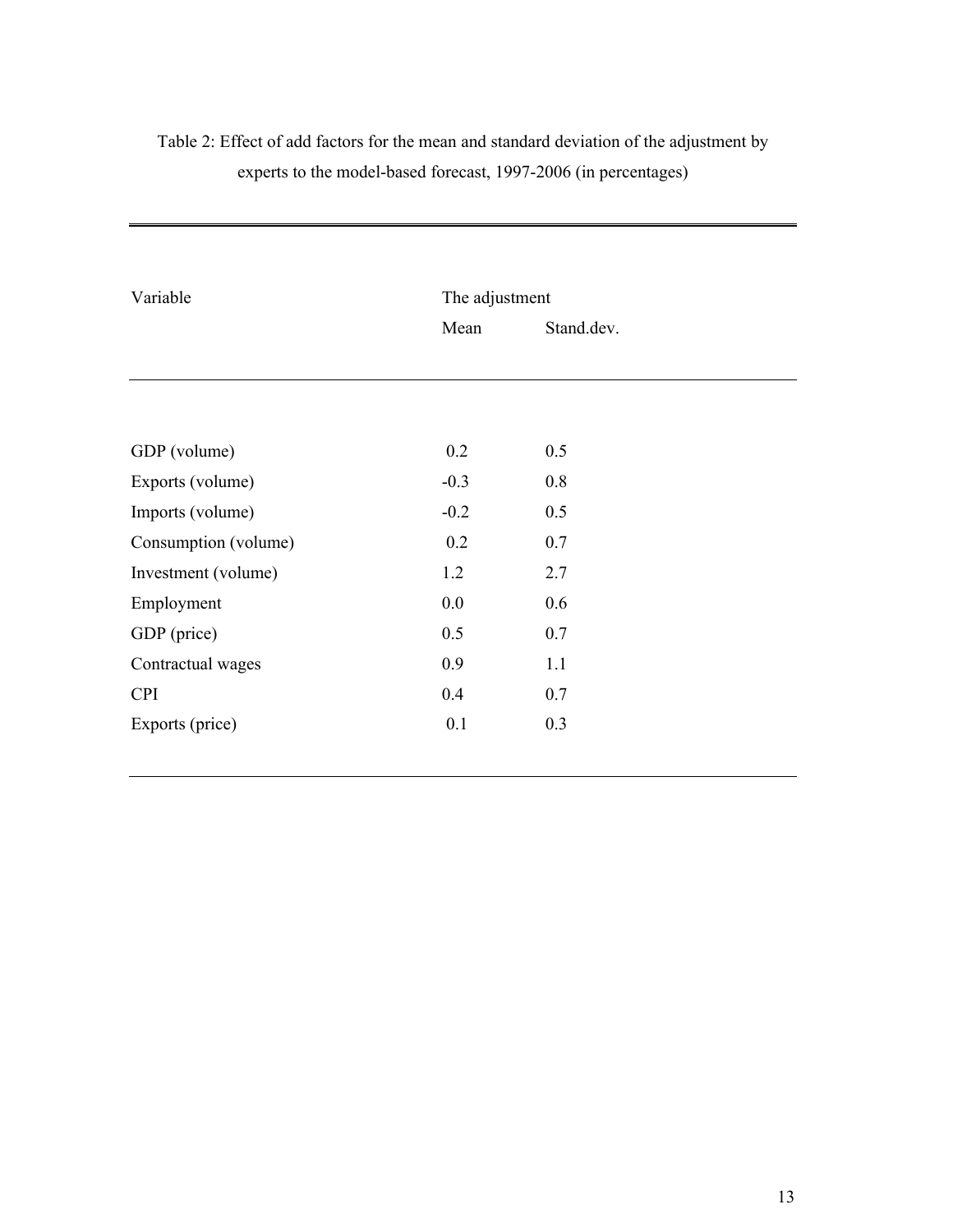|                          |        |        | Mean forecast error RMS forecast error |     |
|--------------------------|--------|--------|----------------------------------------|-----|
| Variable                 |        |        |                                        |     |
|                          | A      | M      | $\mathsf{A}$                           | M   |
|                          |        |        |                                        |     |
|                          |        |        |                                        |     |
| GDP (volume)             | 0.3    | 0.1    | 1.5                                    | 1.5 |
| Exports (volume)         | 0.7    | 1.0    | 3.9                                    | 4.5 |
| Imports (volume)         | 0.3    | 0.5    | 4.4                                    | 4.4 |
| Consumption (volume)     | 0.2    | $-0.2$ | 2.1                                    | 2.4 |
| Investment (volume)      | $-1.0$ | $-2.2$ | 5.5                                    | 4.9 |
| Employment market sector | $-0.2$ | $-0.2$ | 1.0                                    | 1.3 |
| GDP (price)              | $-0.5$ | $-0.9$ | 0.9                                    | 1.3 |
| Contractual wages        | $-0.1$ | $-1.0$ | 0.6                                    | 1.3 |
| <b>CPI</b>               | $-0.4$ | $-0.8$ | 0.8                                    | 1.2 |
| Exports (price)          | $-1.7$ | $-1.8$ | 3.3                                    | 3.4 |
|                          |        |        |                                        |     |

## Table 3: Mean and RMS of the forecast error for the expert-adjusted forecasts (A) and the model-based forecasts (M), forecast origins for quarterly forecasts 1997-2006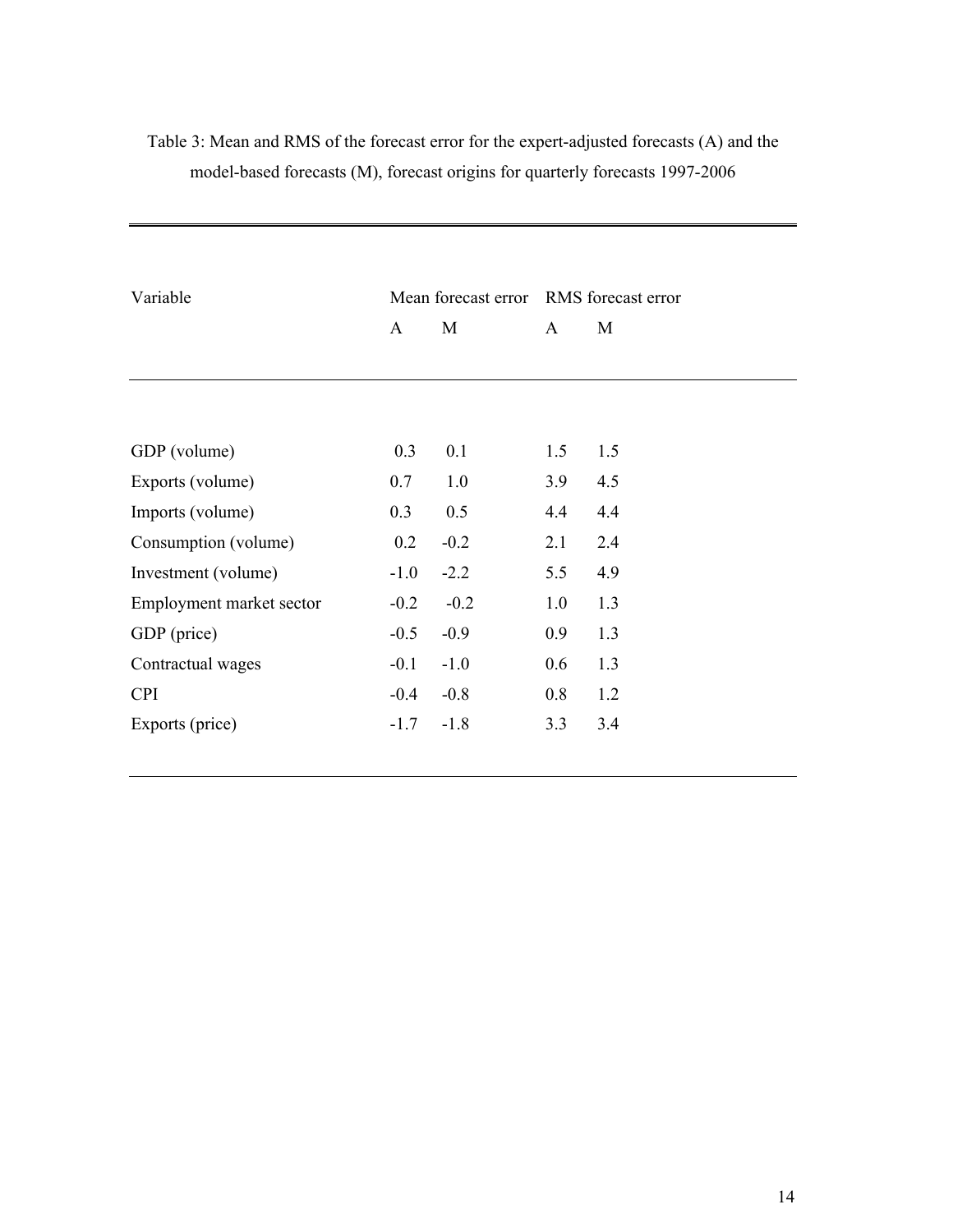Table 4: P-values of tests for second-order ARCH using equation (1) for each of the variables for each of the forecast origins and when pooled across all origins. The forecast errors concern the officially released forecasts, that is, the expert-adjusted forecasts (A) and the model-based forecasts (M). In boldface we indicate the 10% significant values.

| Variable             | Forecast     | Forecasts made in quarter |                |      |                |      |
|----------------------|--------------|---------------------------|----------------|------|----------------|------|
|                      |              | $\mathbf{1}$              | $\overline{2}$ | 3    | $\overline{4}$ | All  |
|                      |              |                           |                |      |                |      |
| GDP (volume)         | $\mathbf{A}$ | 0.76                      | 0.93           | 0.76 | 0.21           | 0.96 |
|                      | M            | 0.60                      | 0.85           | 0.92 | 0.72           | 0.75 |
| Exports (volume)     | A            | 1.00                      | 0.99           | 0.89 | 0.71           | 0.85 |
|                      | M            | 0.98                      | 0.95           | 0.97 | 0.80           | 0.89 |
| Imports (volume)     | A            | 0.73                      | 0.79           | 0.72 | 0.82           | 0.50 |
|                      | M            | 0.74                      | 0.87           | 0.72 | 0.81           | 0.54 |
| Consumption (volume) | A            | 0.51                      | 0.53           | 0.73 | 0.64           | 0.23 |
|                      | $\mathbf M$  | 0.37                      | 0.43           | 0.40 | 0.19           | 0.05 |
| Investment (volume)  | $\mathbf{A}$ | 0.63                      | 0.75           | 0.61 | 0.83           | 0.59 |
|                      | M            | 0.49                      | 0.77           | 0.86 | 0.62           | 0.56 |
| Employment           | A            | 0.09                      | 0.02           | 0.59 | 0.85           | 0.05 |
|                      | M            | 0.50                      | 0.39           | 0.41 | 0.03           | 0.33 |
| GDP (price)          | A            | 0.46                      | 0.14           | 0.27 | 0.33           | 0.07 |
|                      | M            | 0.70                      | 0.79           | 0.27 | 0.23           | 0.33 |
| Contractual wages    | A            | 0.37                      | 0.76           | 0.66 | 0.61           | 0.13 |
|                      | M            | 0.63                      | 0.01           | 0.68 | 0.49           | 0.54 |
| <b>CPI</b>           | A            | 0.74                      | 0.54           | 0.78 | 0.81           | 0.43 |
|                      | M            | 0.91                      | 0.70           | 0.88 | 0.95           | 0.94 |
|                      |              |                           |                |      |                |      |
| Exports (price)      | A            | 0.64                      | 0.72           | 0.94 | 0.94           | 0.52 |
|                      | M            | 0.65                      | 0.77           | 0.97 | 0.78           | 0.63 |
|                      |              |                           |                |      |                |      |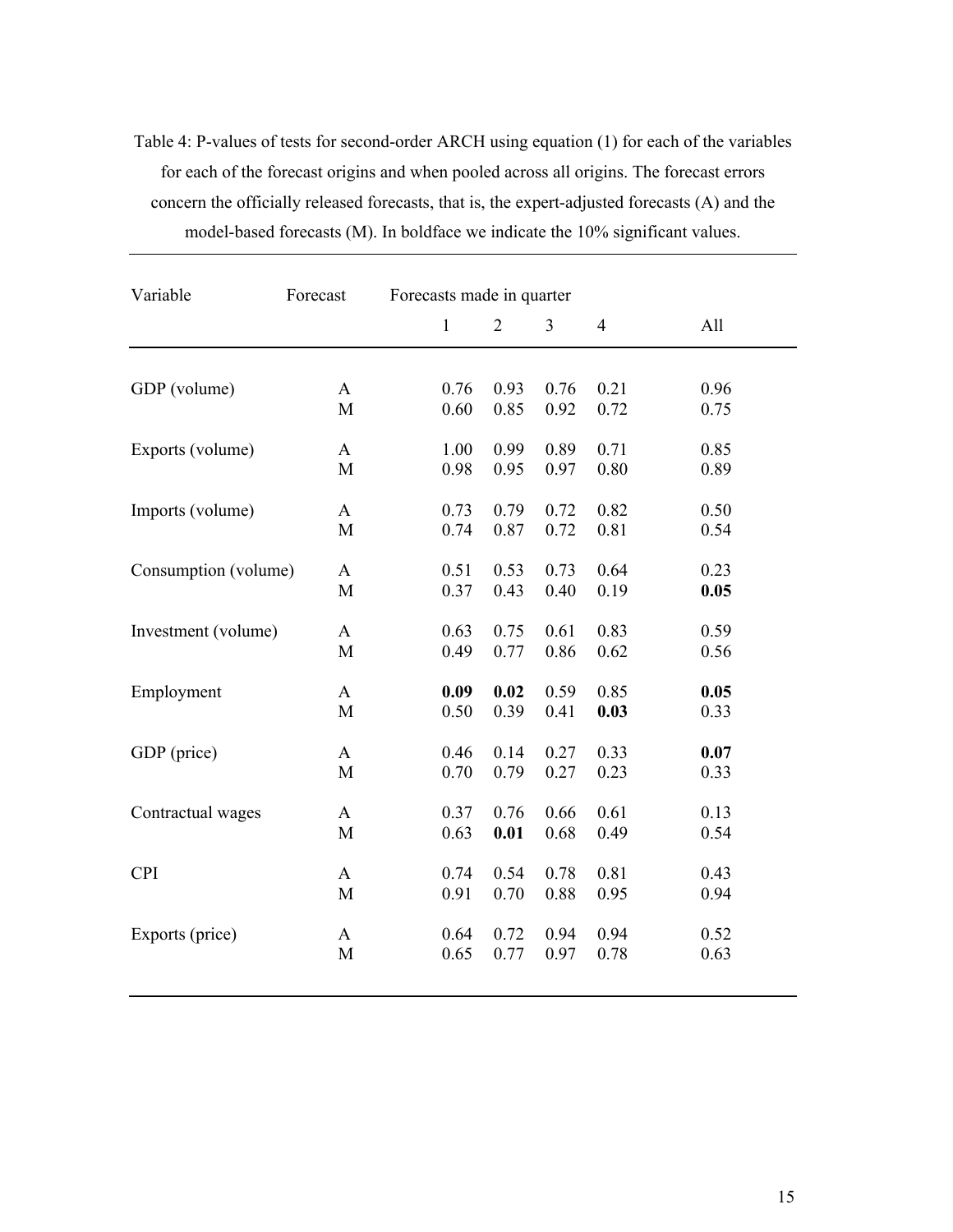## **References**

Christoffersen, P.F. (1998), Evaluating Interval Forecasts, International Economic Review, 39, 841-862.

Clements, M.P. (1995), Rationality and the Role of Judgement in Macroeconomic Forecasting, The Economic Journal, 105, 410-420.

Clements, M.P. and D.F. Hendry (1998), Forecasting Economic Time Series, Cambridge: Cambridge University Press.

CPB (1992), FKSEC, a macroeconometric model for the Netherlands, Stenfort Kroese Uitgevers, Leiden/Antwerpen.

CPB (2003), SAFE, A Quarterly Model of the Dutch Economy for ShortTerm Analyses, CPB document 42.

CPB (2007), SAFFIER, A Multi-purpose model of the Dutch Economy for short-term and medium-term analyses, CPB document 144.

Diebold, F.X., T. Guther and A. Tay (1998), Evaluating Density Forecasts, with Applications to Financial Risk Management, *International Economic Review*, 39, 863-883.

Don, H. and J. Verbruggen (2006), Models and Methods for Economic Policy, 60 years of Evolution at CPB, Statistica Neerlandica, 60, 145-170.

Engle, R.F. (1982), Autoregressive Conditional Heteroskedasticity With Estimates of the Variance of UK Inflation, *Econometrica*, 50, 987-1008.

Lanser, D. (2006) .............

Nordhaus, W.D. (1987), Forecasting Efficiency: Concepts and Applications, Review of Economics and Statistics, 69, 667-674.